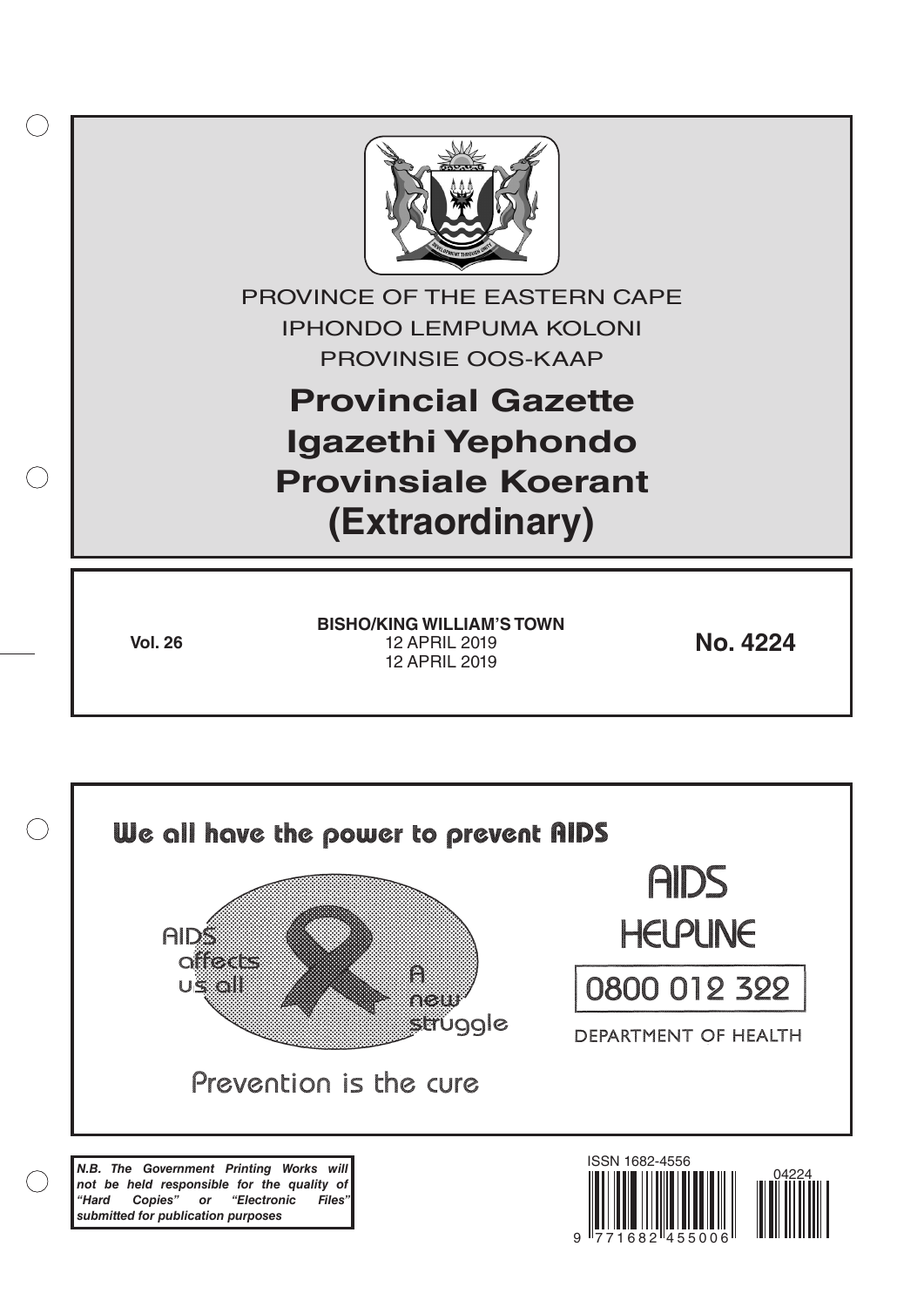# **IMPORTANT NOTICE:**

**The GovernmenT PrinTinG Works Will noT be held resPonsible for any errors ThaT miGhT occur due To The submission of incomPleTe / incorrecT / illeGible coPy.**

**no fuTure queries Will be handled in connecTion WiTh The above.**

### **CONTENTS**

|    |                                                                                                       | Gazette<br>No. | Paae<br>No. |
|----|-------------------------------------------------------------------------------------------------------|----------------|-------------|
|    | <b>LOCAL AUTHORITY NOTICES • PLAASLIKE OWERHEIDS KENNISGEWINGS</b>                                    |                |             |
| 75 | Eastern Cape Liquor Act (10/2003): Notice of lodgement of applications for transfer of certificate of |                |             |
| 76 |                                                                                                       | 4224           |             |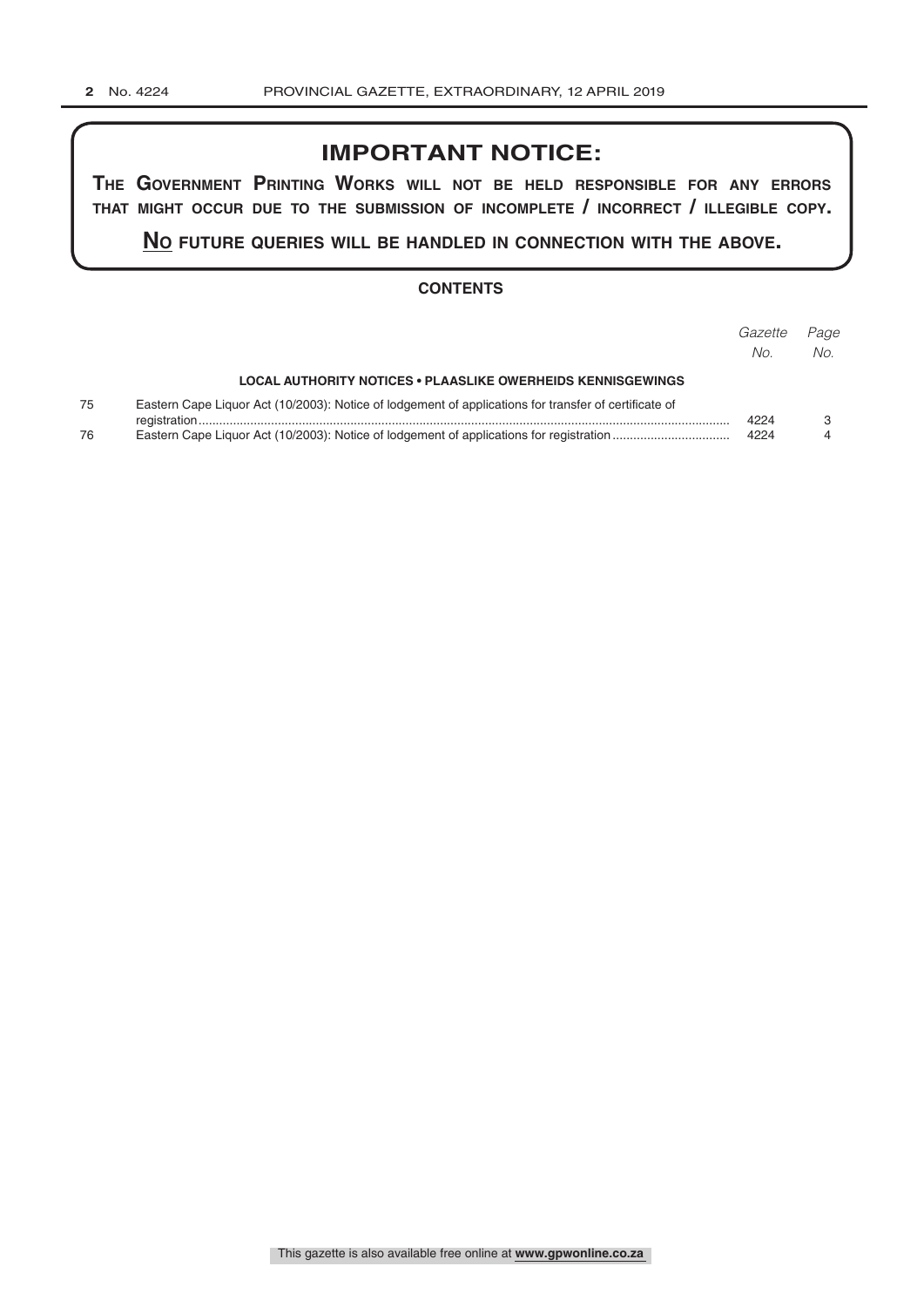## Local Authority Notices • Plaaslike Owerheids Kennisgewings

### **LOCAL AUTHORITY NOTICE 75 OF 2019**

FORM 9 [ Reg 11 (1)]

#### EASTERN CAPE LIQUOR ACT, 2003 (Act No. 10 of 2003)

#### NOTICE OF LODGEMENT OF APPLICATIONS FOR TRANSFER OF CERTIFICATE OF REGISTRATION

Notice is hereby given that the applications for transfer of certificates of registration, particulars of which appear in the Schedule hereunder, have been lodged with the Board.

Interested parties may, free of charge, inspect any application which appears in the Schedule hereunder and may within twenty one days of this notice, lodge with the Board written representations in support of, or written objections.

LERATO RADIKOANYANA EASTERN CAPE LIQUOR BOARD 11 April 2019

#### SCHEDULE

| <b>Application Number</b> |                   |                                                      |                                                                               |                                                                   |                                                                               |
|---------------------------|-------------------|------------------------------------------------------|-------------------------------------------------------------------------------|-------------------------------------------------------------------|-------------------------------------------------------------------------------|
|                           |                   | Name and<br>number of Ward                           | <b>Particulars of</b><br>certificate of<br>registration                       | <b>Particulars of holder</b><br>of certificate of<br>registration | <b>Particulars of prospective</b><br>holder of certificate of<br>registration |
|                           | ECP18705/03026/OO | Ward 35 Buffalo<br>City Metropolitan<br>Municipality | Elukhanyisweni Tavern,<br>314 Quzini Location.<br>King Williams Town,<br>5600 | Cornelia Sindiswa<br>Apleni                                       | Mzwandile Lennox Apleni                                                       |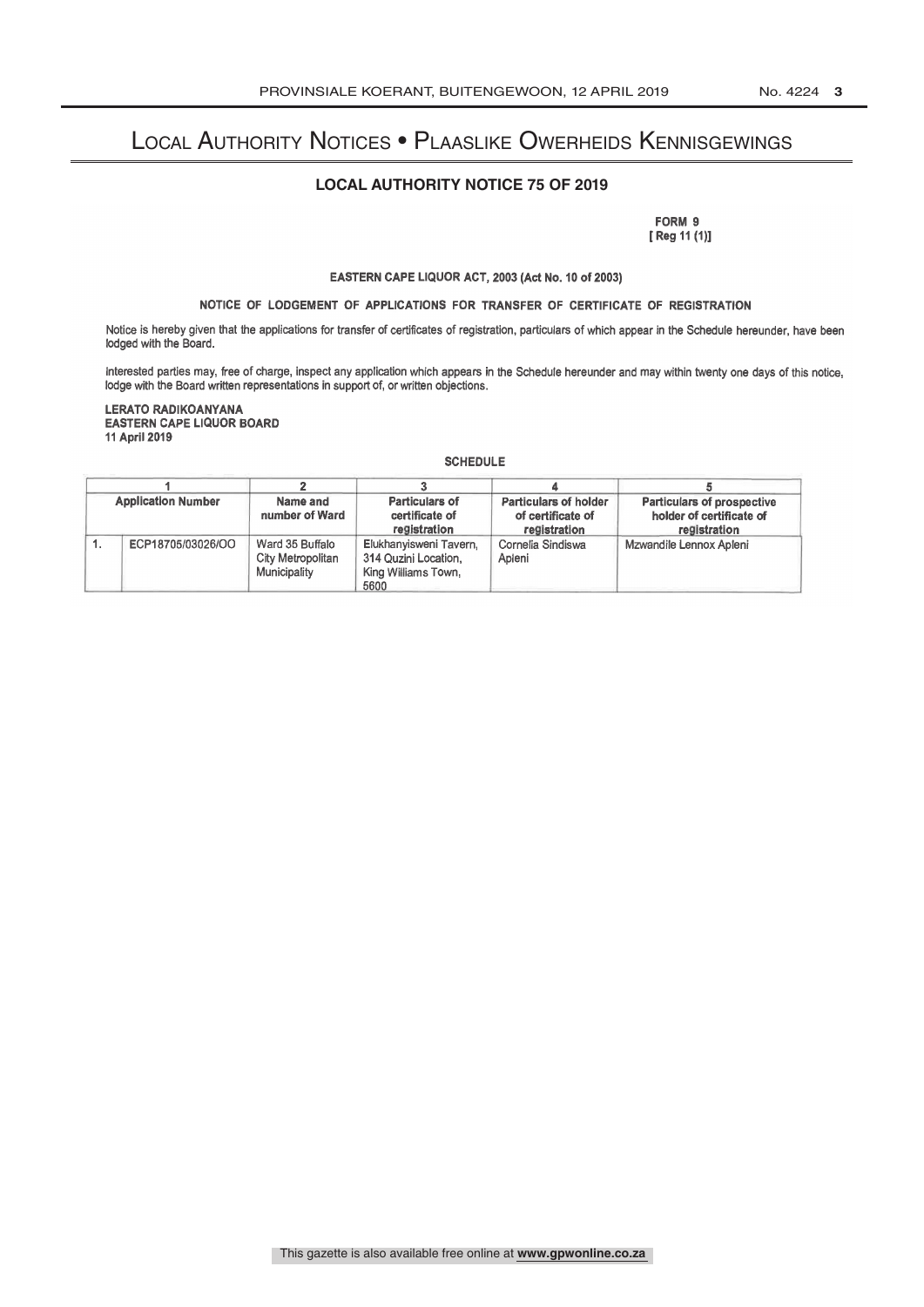## **LOCAL AUTHORITY NOTICE 76 OF 2019**

1. CM3 [Reg 4 (1)]

EASTERN CAPE LIQUOR ACT, 2003 (Act No. 10 of 2003) NOTICE OF LODGEMENT OF APPLICATIONS FOR REGISTRATION

Notice is hereby given that the applications for registration, particulars of which appear in the Schedule hereunder, have been lodged with the Board.

Interested parties may, free of charge, inspect any application which appears in the Schedule hereunder and may within twenty one days of<br>this notice, lodge with the Board written representations in support of, or written

LERATO RADIKOANYANA EASTERN CAPE LIQUOR BOARD 11 April 2019

SCHEDULE

| 1<br><b>Application Number</b> |                   | $\overline{2}$                                         | 3                                   | 4                            | 5                                                                                                                       |  |
|--------------------------------|-------------------|--------------------------------------------------------|-------------------------------------|------------------------------|-------------------------------------------------------------------------------------------------------------------------|--|
|                                |                   | Name and number of<br>Ward                             | Kind of registration<br>applied for | Kind of liquor to<br>be sold | Name under which business is to be<br>conducted and particulars of the erf,<br>street or farm                           |  |
| 1.                             | REF6309015893083  | Ward 9 Dr Beyers<br>Naude Local<br>Municipality        | On and Off<br>Consumption           | All kinds                    | Kariba's Tavern. 11 Chris Jan Street.<br>Willowmore, 6445                                                               |  |
| 2.                             | REF2019/110149/07 | Ward 2 Sengu Local<br>Municipality                     | On and Off<br>Consumption           | All kinds                    | Tavern,<br>Ndingishe<br>Village,<br>Zingisa<br>Palmietfontein, 9767                                                     |  |
| 3.                             | REF4708145089086  | Ward 2 Dr Beyers<br>Naude Local<br><b>Municipality</b> | On Consumption                      | All kinds                    | Boetie's Pub, Erf 325 & 326, Nieu<br>Bethesda, 6286                                                                     |  |
| 4.                             | REF1988/002548/07 | Ward 15 Mhlontlo Local<br>Municipality                 | Off Consumption                     | All kinds                    | Boxer Superliquors - Qumbu, Erf 30,<br>Corner N2 & Vlok Avenue, Qumbu, 5180                                             |  |
| 5.                             | REF7910030402088  | Ward 12 Buffalo City<br>Metropolitan<br>Municipality   | On and Off<br>Consumption           | All kinds                    | Teba's Place, 1575 N.U. 1, Mdantsane,<br>5219                                                                           |  |
| 6.                             | REF2018476652/07  | Ward 8 Intsika Yethu<br>Local Municipality             | Off Consumption                     | All kinds                    | Kasi Liquor Store, Erf 91, Portion Of Erf<br>86, Ntozini Shopping Complex, Tsomo,<br>5500                               |  |
| 7.                             | REF6801080958080  | Ward 24 Mnguma Local<br>Munucipality                   | On and Off<br>Consumption           | All kinds                    | Nowethu's<br>Tavem,<br>Teko<br>Springs<br>Administrative Area, Centane, 4980                                            |  |
| 8.                             | REF8905170779088  | Ward 1 Buffalo City<br>Metropolitan<br>Municipality    | On and Off<br>Consumption           | All kinds                    | Buck's Place, 239 Sandile Street, Duncan<br>Village, East London, 5201                                                  |  |
| 6.                             | REF6301025129087  | Ward 2 Koukamma<br><b>Local Municipality</b>           | On Consumption                      | All kinds                    | Hoerskool Mclaclan, George Mclaclan<br>Hall, 157 Ferreira Street, Joubertina, 6410                                      |  |
| 7.                             | REF2003/000207/23 | Ward 6 Koukamma<br><b>Local Municipality</b>           | On and Off<br>Consumption           | All kinds                    | Aria's Boutique Café, 37 Darnell Street,<br>Storms River Village, 6308                                                  |  |
| 8.                             | REF2004/04901/23  | Ward 2 Dr Beyers<br>Naude Local<br>Municipality        | On and Off<br>Consumption           | All kinds                    | Roode Bloem Farm House, Farm 232,<br>Graaff Reinet, 6280                                                                |  |
| 9.                             | REF6307276042085  | Ward 7 Elundini Local<br>Municipality                  | On and Off<br>Consumption           | All kinds                    | Mayarha Tavern, Upper Nxaxa, Diphini<br>Location, Qumbu, 5180                                                           |  |
| 10.                            | REF2005/114508/23 | Ward 3 Nelson Mandela<br>Metropolitan<br>Municipality  | On Consumption                      | All kinds                    | Victoria & Alfred Guesthouse, Erf 11573,<br>No. 63 Villiers Road, Walmer, Port<br>Elizabeth, 6001                       |  |
| 11.                            | REF8911100390087  | Ward 40 Nelson<br>Mandela Metropolitan<br>Municipality | On and Off<br>Consumption           | All kinds                    | Five Star Tavern, Erf 835, Kuyga, Phase<br>2. Greenbushes, Port Elizabeth, 6001                                         |  |
| 12.                            | REF7605245292080  | Ward 38 Nelson<br>Mandela Metropolitan<br>Municipality | On and Off<br>Consumption           | All kinds                    | Ruwade's Place, 34 Romania Street,<br>Timothy Valley, Port Elizabeth, 6001                                              |  |
| 13.                            | REF9408175151089  | Ward 11 Nelson<br>Mandela Metropolitan<br>Municipality | Off Consumption                     | All kinds                    | Fillis's Place, 57 Joetu Road, Korsten, Port<br>Elizabeth, 6001                                                         |  |
| 14.                            | REF8702210075084  | Ward 3 Nelson Mandela<br>Metropolitan<br>Municipality  | On Consumption                      | All kinds                    | The Ploughman's Restaurant, Moffet On<br>Main Lifestyle Centre, Cnr Main Road &<br>William Moffet, Port Elizabeth, 6001 |  |
| 15.                            | REF5201055087083  | Makana Local<br>Municipality                           | <b>Special Event</b>                | All kinds                    | Sommelier.<br>Erf 9708509,<br>23<br>The<br>Worchester Street, Grahamstown, 6139                                         |  |
| 16.                            | REF5905310160085  | Makana Local<br>Municipality                           | <b>Special Event</b>                | All kinds                    | The Long Table Restaurant, 108 High<br>Street, Grahamstown, 6139                                                        |  |
| $17 -$                         | REF7305035053087  | Kouga Local<br>Municipality                            | <b>Special Event</b>                | All kinds                    | Corona Jbay Open, Erf 2716, Pepper<br>Street, Jeffreys Bay, 6332                                                        |  |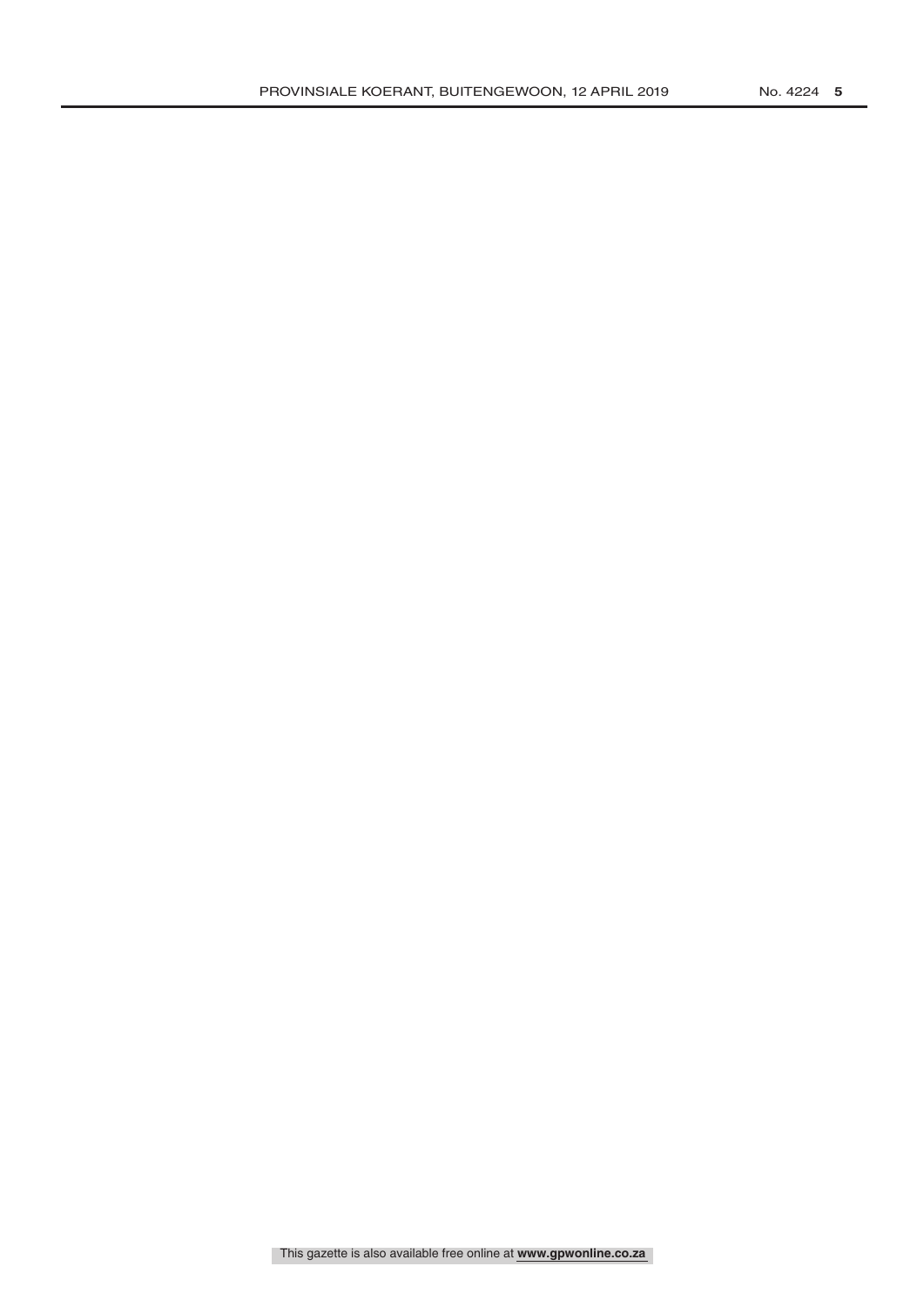This gazette is also available free online at **www.gpwonline.co.za**